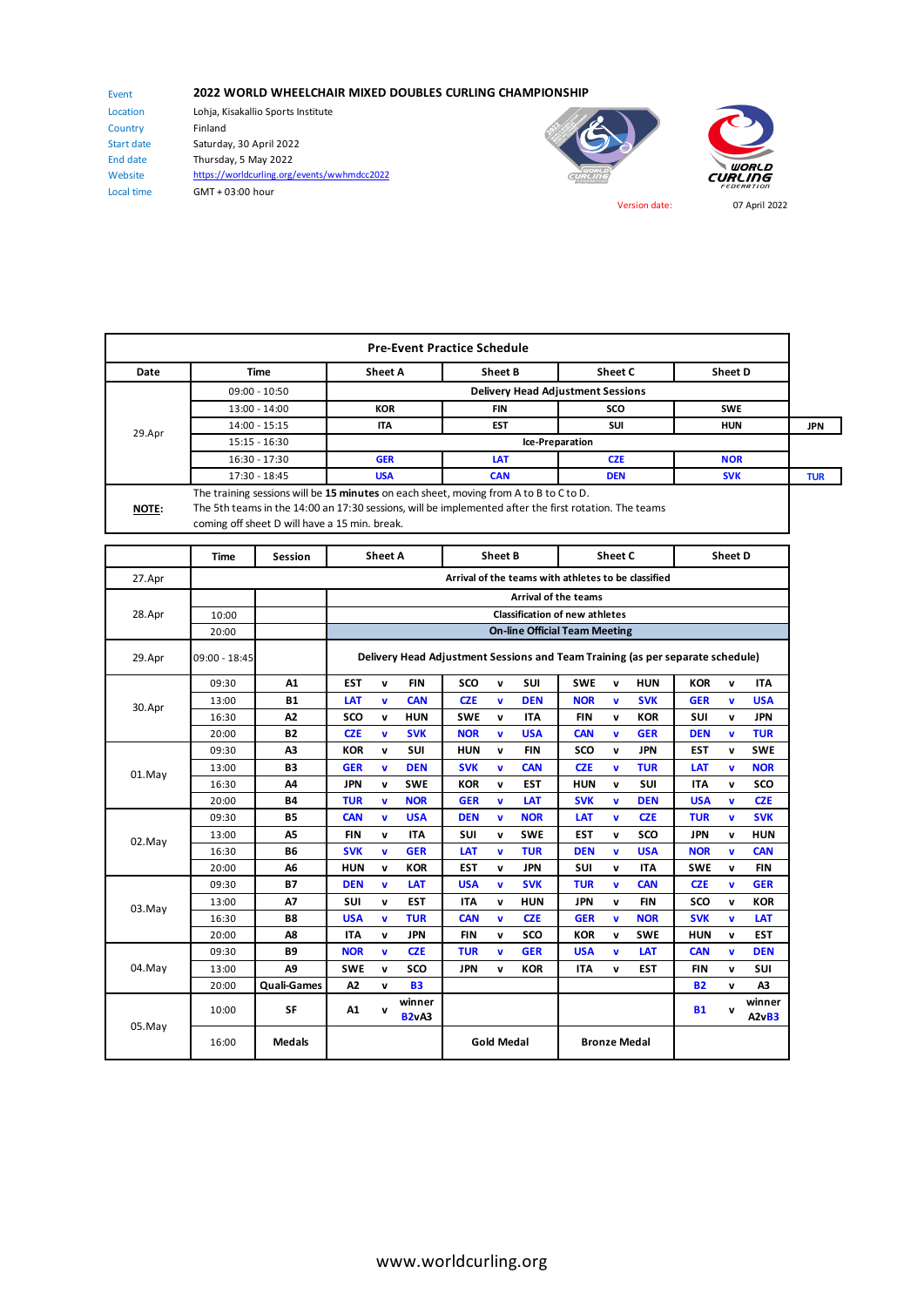## **2022 WORLD WHEELCHAIR MIXED DOUBLES CURLING CHAMPIONSHIP**

Location Country Start date End date Website Local time

Event

2

Lohja, Kisakallio Sports Institute Finland Saturday, 30 April 2022 Thursday, 5 May 2022 https://worldcurling.org/events/wwhmdcc2022 GMT + 03:00 hour





Version date: 07 April 2022

| Group A                  | <b>Group B</b>            |
|--------------------------|---------------------------|
| <b>EST - Estonia</b>     | <b>CAN - Canada</b>       |
| <b>FIN-Finland</b>       | <b>CZE - Czech Repu</b>   |
| <b>HUN-Hungary</b>       | <b>DEN - Denmar</b>       |
| ITA - Italy              | <b>GER - German</b>       |
| JPN - Japan              | <b>LAT - Latvia</b>       |
| <b>KOR</b> - Korea       | <b>NOR - Norway</b>       |
| SCO - Scotland           | <b>SVK - Slovakia</b>     |
| <b>SUI - Switzerland</b> | <b>TUR - Turkey</b>       |
| $CME - C$ weden          | <b>IICA</b> - Linitad Sta |

| Group A                 | Group B                     |
|-------------------------|-----------------------------|
| <b>EST - Estonia</b>    | <b>CAN - Canada</b>         |
| <b>FIN</b> - Finland    | <b>CZE - Czech Republic</b> |
| <b>HUN - Hungary</b>    | <b>DEN - Denmark</b>        |
| ITA - Italy             | <b>GER</b> - Germany        |
| JPN - Japan             | <b>LAT - Latvia</b>         |
| <b>KOR</b> - Korea      | <b>NOR - Norway</b>         |
| SCO - Scotland          | <b>SVK - Slovakia</b>       |
| <b>UI - Switzerland</b> | <b>TUR - Turkey</b>         |
| SWE - Sweden            | <b>USA - United States</b>  |

1 World Curling Federation (WCF) rules apply, unless otherwise indicated below or explained during the Team Meeting.

The 18 teams have been divided into 2 groups. The top 3 teams of each group qualify for the play-offs. The teams ranked 1st in each group get a bye to the semi-finals. The teams ranked 2nd and 3rd in each group play in qualification games (A2 v B3 and B2 v A3). The winners of those qualification games advance to the semi-finals. In the semi-final games, A1 will play the winner of B2 v A3; B1 will play the winner of A2 v B3. The winners of the semi-finals play in the gold medal game, the losers of the semi-final play in the bronze medal game.

- 3 All games will be eight (8) ends, with extra end(s) to break tied games.
- 4 There will be a seven (7) minute practice for each team before each round robin game. The practice starts 30 minutes before the scheduled game time. The teams with the first practice during the round robin will be the teams with dark stones.
- 5 The last stone advantage in the first end of the round robin games will be decided by playing LSD stones as per WCF rules.
- 6 First named team in each draw plays stones with dark coloured handles, and should wear dark coloured upper playing garments.
- 7 The ice for all post round robin games has been pre-determined as per the official draw.